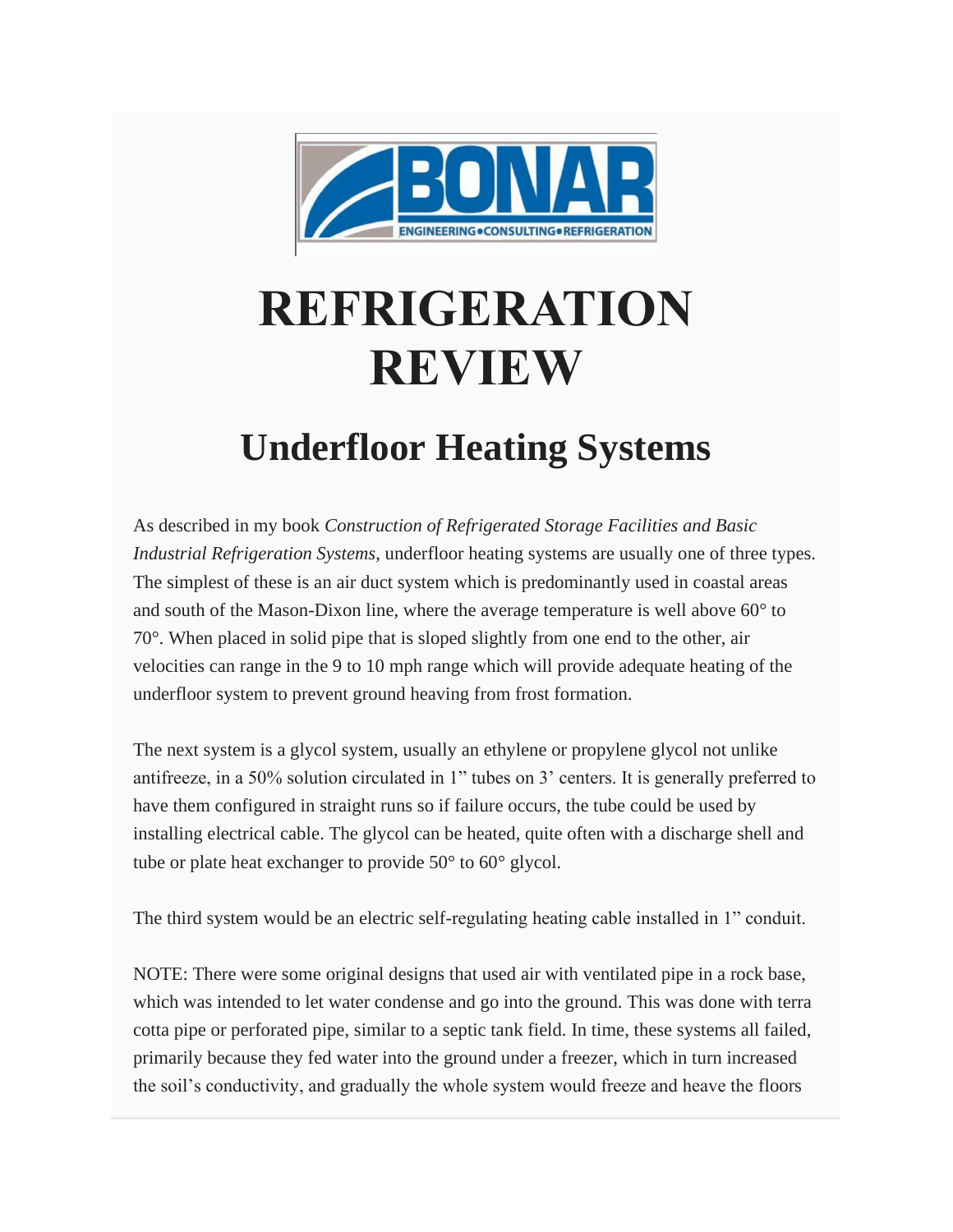of the freezers. There have been cases over the years, particularly when frozen concentrate was at its heyday in the 20s and 30s, where freezer rooms were constructed without floor heating systems, some on limestone in Miami, and they all failed. Some of these cases cantilevered the floor slabs 3 feet into the air.

Floor heaving is often a misunderstood concept where one would think it is simply the expansion of ice with the ground. Floor heaving in its purest sense is a totally different phenomenon where water would rather be frozen onto itself and anything above it – rocks, stones, concrete slabs – is simply pushed vertically as the water continues to form ice crystals and push upward. I have seen walls that were heaved 2 feet in the air where, once the faulty air system was provided electric heat cables, the ice melted and the walls returned to their original level.



Glycol Tubes Being Laid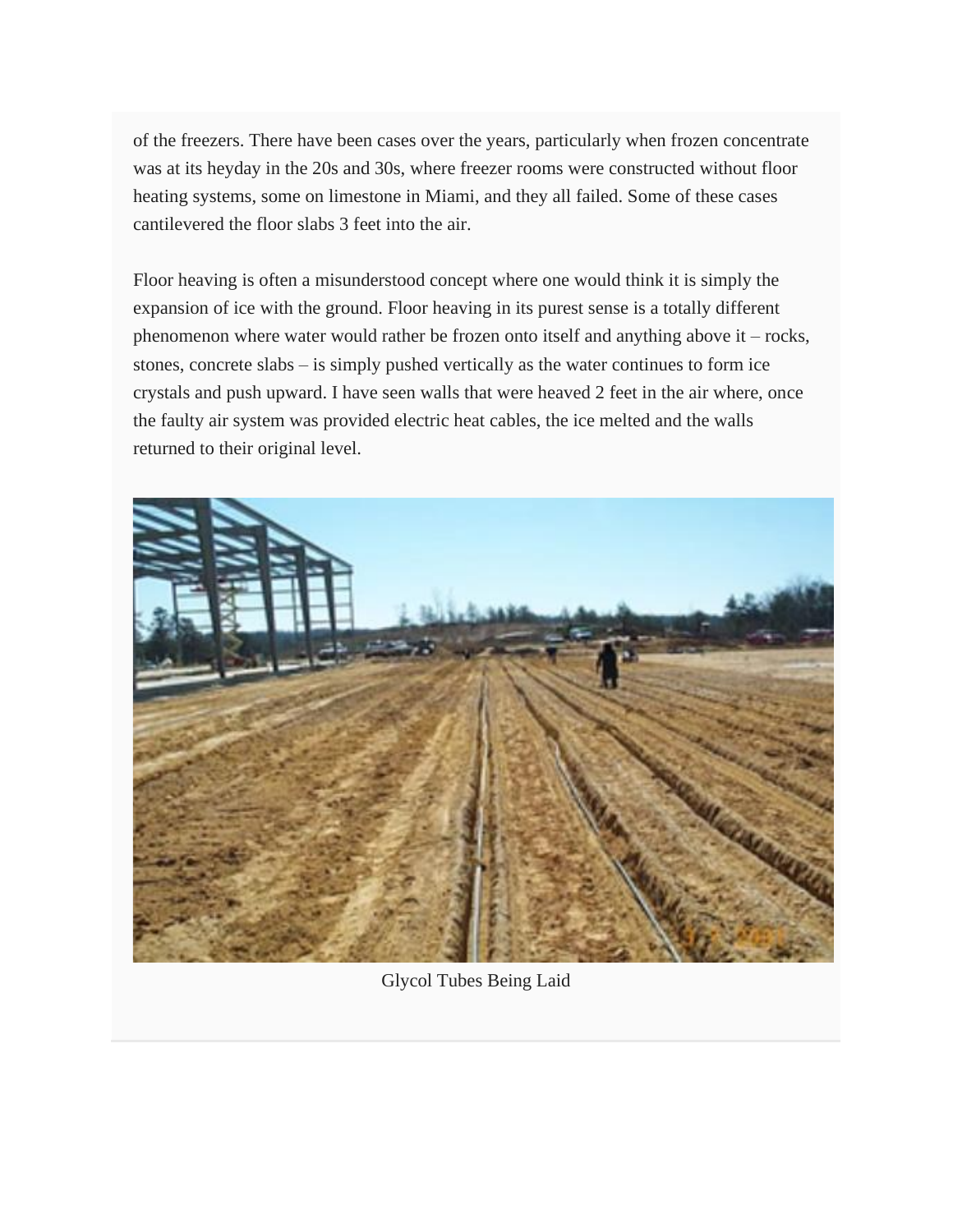

Glycol Tubes



Glycol Underfloor Heating System